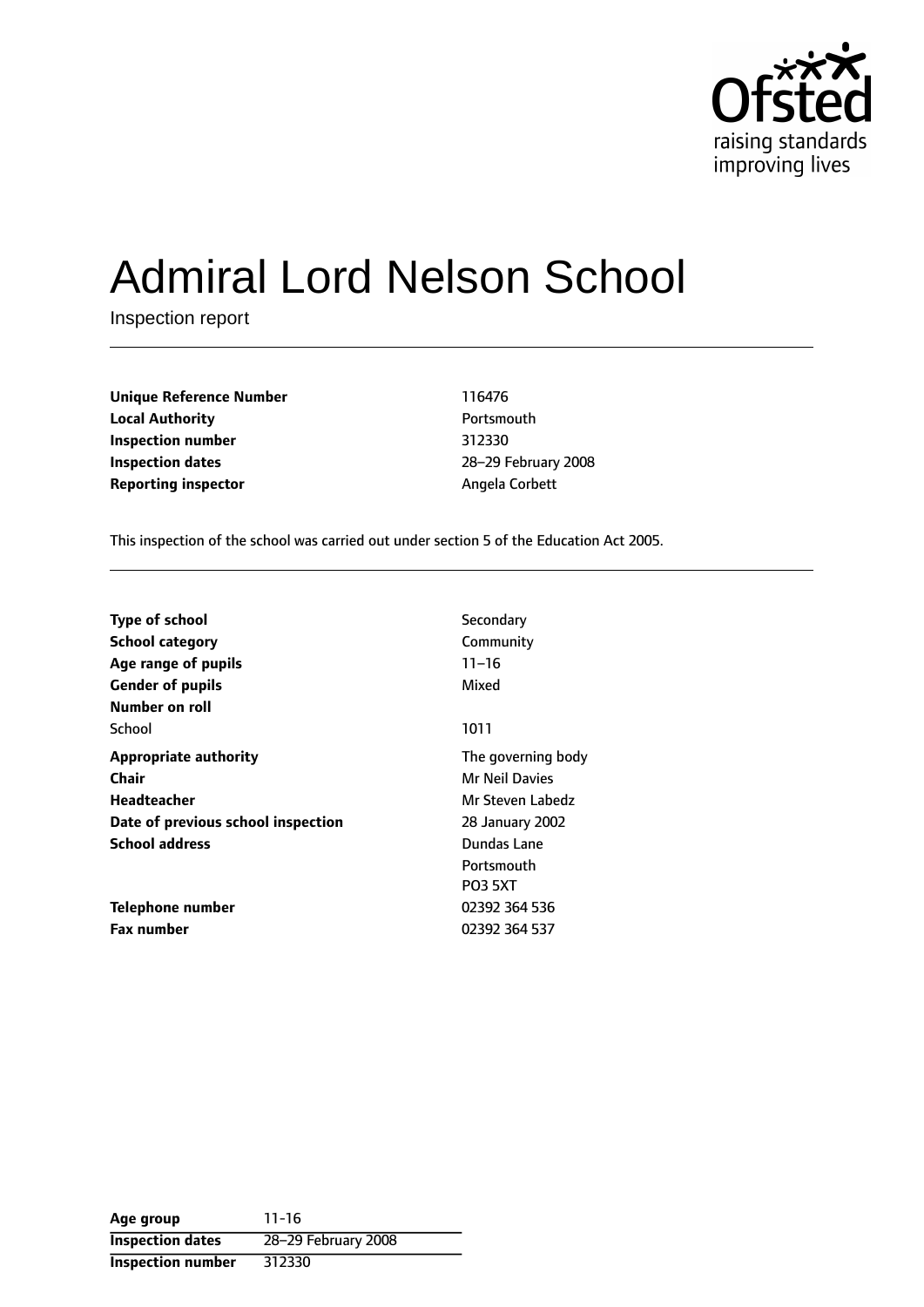.

© Crown copyright 2008

#### Website: www.ofsted.gov.uk

This document may be reproduced in whole or in part for non-commercial educational purposes, provided that the information quoted is reproduced without adaptation and the source and date of publication are stated.

Further copies of this report are obtainable from the school. Under the Education Act 2005, the school must provide a copy of this report free of charge to certain categories of people. A charge not exceeding the full cost of reproduction may be made for any other copies supplied.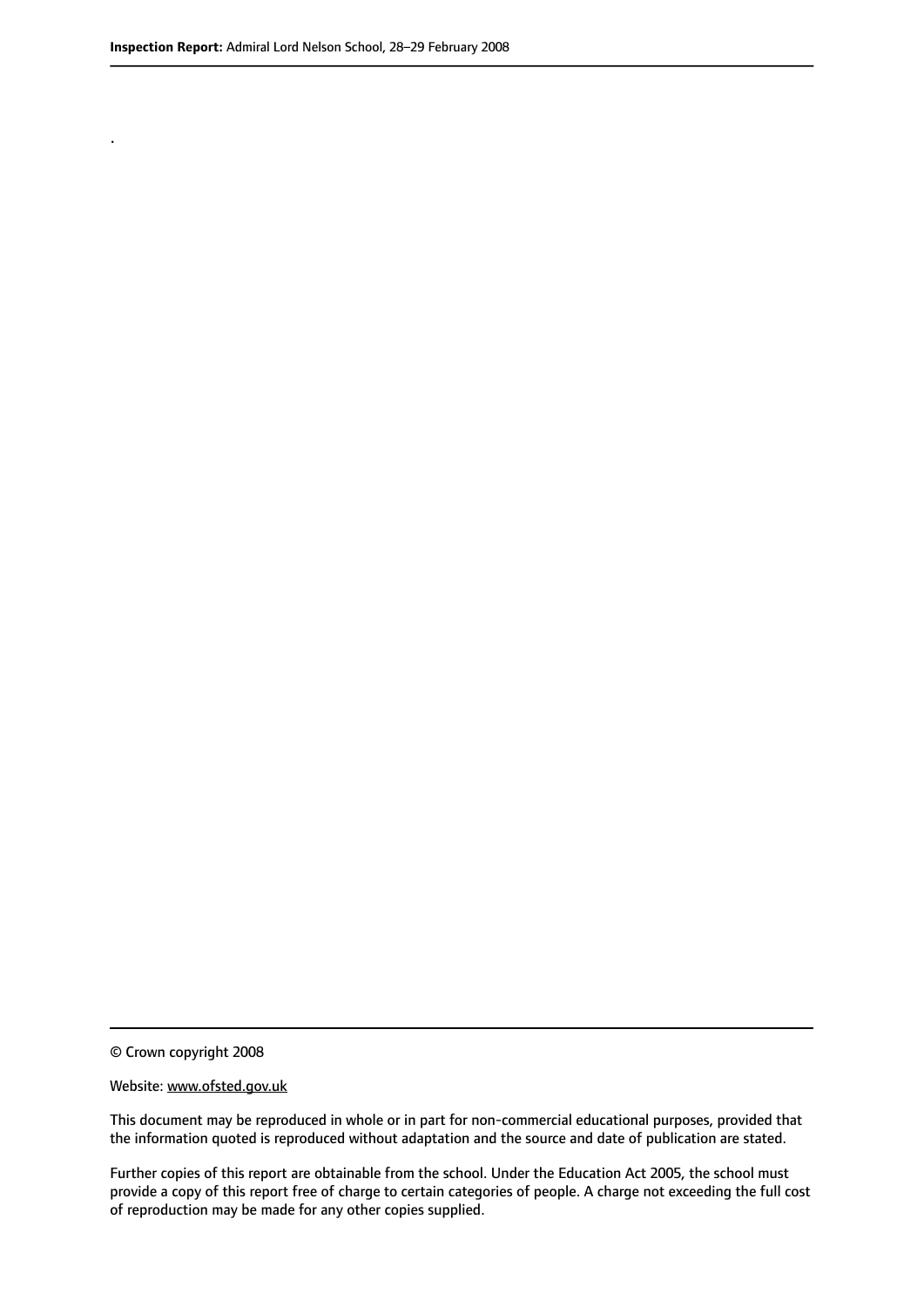# **Introduction**

The inspection was carried out by one Additional Inspector currently on secondment to Her Majesty's Inspectorate and three Additional Inspectors.

# **Description of the school**

This average sized secondary school was opened in 1995, has occupied its current purpose built accommodation since 1997 and became a specialist school for business and enterprise in 2003. There are significantly more boys in the school than girls and the ratio of boys to girls also varies significantly between year groups. The majority of students are White British, although the number of students from minority ethnic backgrounds is rising. There are very few students who are learning English as an additional language. The percentage of students eligible for free school meals is below average. Although the percentage of students with statements of educational need is high, the overall percentage with learning difficulties and/or disabilities is broadly in line with the national average. The school has achieved a number of awardsincluding Healthy Schools, Investor in People, Gold Artsmark and Stage 2 Investors in Careers.

## **Key for inspection grades**

| Grade 1 | Outstanding  |
|---------|--------------|
| Grade 2 | Good         |
| Grade 3 | Satisfactory |
| Grade 4 | Inadequate   |
|         |              |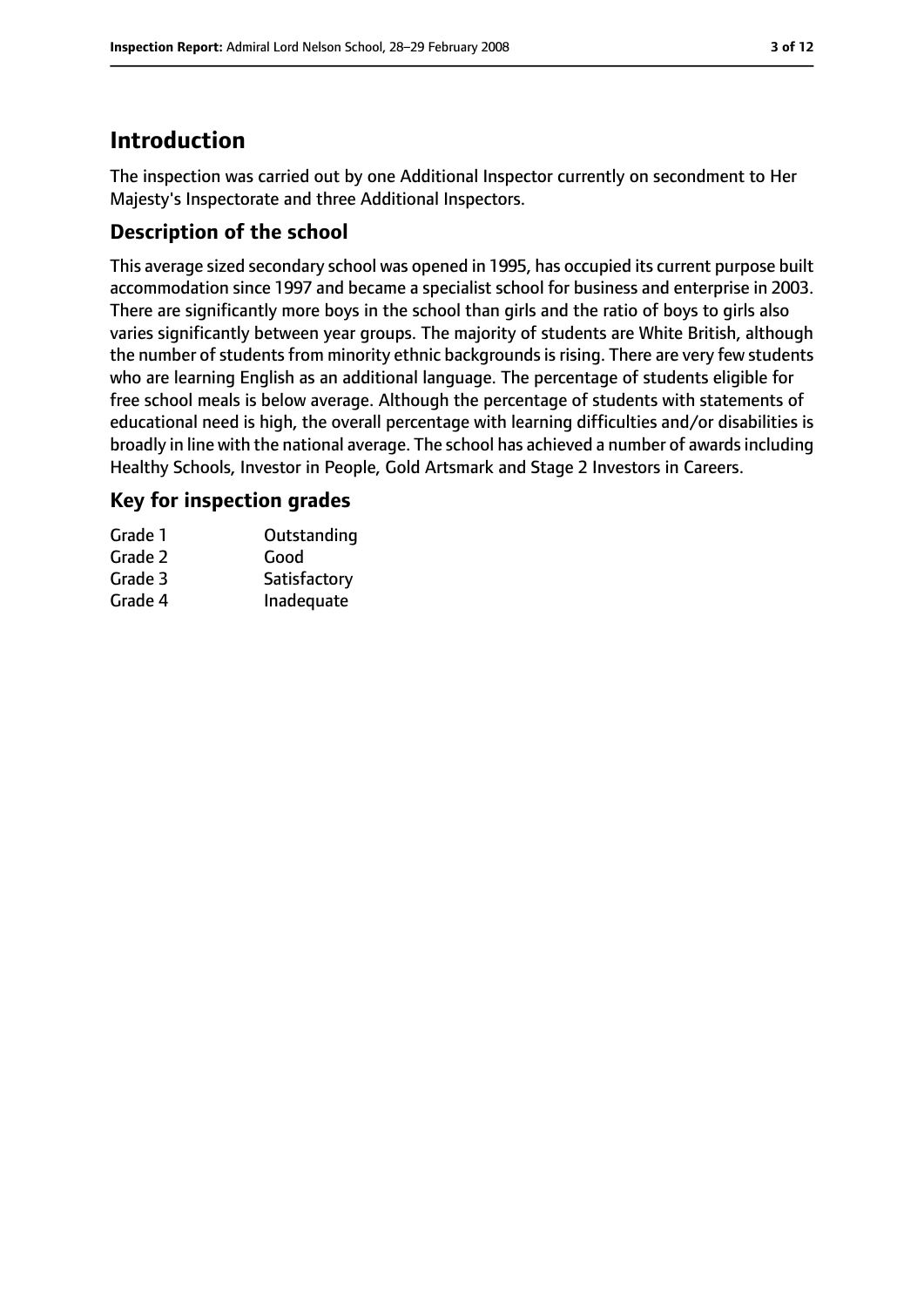# **Overall effectiveness of the school**

#### **Grade: 2**

This is a good school that meets the needs of its students well and has effectively raised educational aspirations, with the majority of students moving into further education. Students clearly enjoy coming to Admiral Lord Nelson School and they are proud of its friendly atmosphere, the good facilities and the positive learning environment. The outstanding care, guidance and support have an impact on the success of every individual student and make this a very inclusive school. As a result, their personal development is outstanding. Students feel safe in school, they show respect for each other and make the most of the many and varied opportunities offered both in and out of school time. The vast majority of parents are very positive about the school and the many opportunities that it offers. One parent commented 'the school offers an excellent level of education and superb after school activities' whilst another said 'I am proud that my child attends the school'.

Students make good progress overall and by the end of Key Stage 4 they achieve standards that are in line or above national averages. The percentage of students achieving five or more A\*-C with English and mathematics is above the national average. Currently, students are entered a year early for Key Stage 3 national tests, allowing them more time for their GCSE courses as well as additional learning opportunities and for the most able to achieve at AS level. Work observed during the inspection and the school's monitoring and tracking procedures show that current students are making good progress against their targets.

The school is very well led and managed. The headteacher is well respected and dedicated to the school. He has effectively developed and strengthened management at both senior and middle levels. There is a shared vision for the future development of the school and managers are enthusiastic in their commitment to lead new initiatives. For example, a highly effective system for using data to monitor student progress and raise attainment is now used across the school. The focus on student achievement and their personal development shines through and actions are carefully targeted for the benefit all learners. Managers at all levels are involved in school improvement plans through satisfactory self-evaluation. This all demonstrates that the school's capacity to improve is good.

The quality of teaching is good overall. Students have positive attitudes to learning and make the most of opportunities to work independently or in groups. Students make best progress when lessons are well paced, provide clear learning focus and time for reflection and evaluation. However, there is some inconsistency across the school in how well assessment data, tasks, resources and learning outcomes are matched to the differing needs of groups and individual students within lessons. The curriculum is a strength of the school. It is innovative, regularly reviewed and tailored to the needs of each year group and individuals.

The school's designation as a business and enterprise college is having a positive impact on enriching the curriculum, with numerous activities based on enterprise within lessons, through themed days and extracurricular activities. For example, working in groups, Year 10 took part in an enterprise project lead by Portsmouth University to create and promote their own island. Such activities have also strengthened the school's promotion of pupils' future economic well-being and have increased the ways in which they contribute to the community. In addition, the specialist status has enabled the school to form a wide and growing range of very good working partnerships. Many of these are contributing very positively to students' personal development and well-being. However, there has been some diversion from some of the original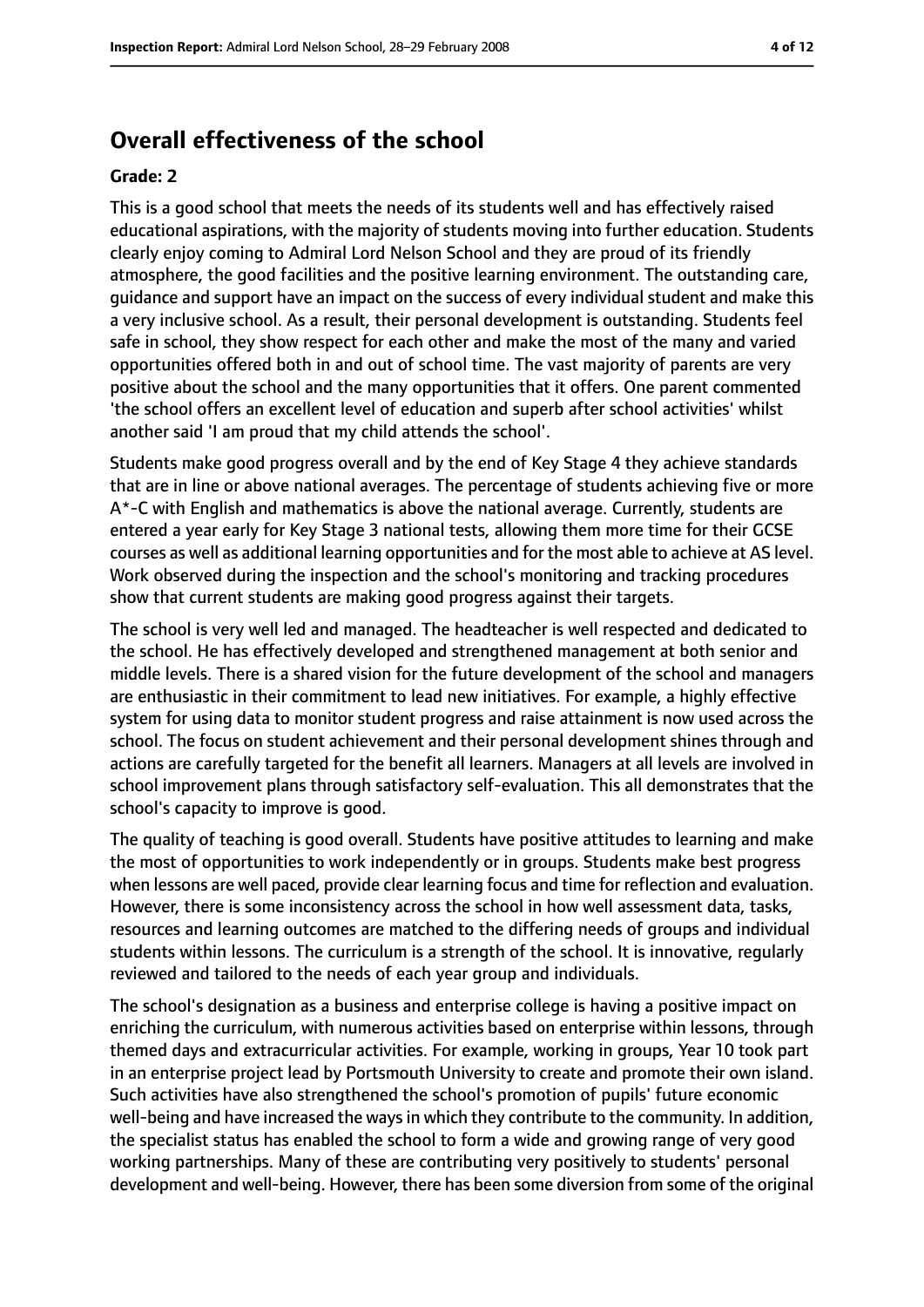business and enterprise college aims; this has been in response to the changing needs of learners, the local community and management of the school. With the exception of formal religious education teaching at Key Stage 4, the school has made good progress since the last inspection. The school is providing good value for money.

#### **What the school should do to improve further**

- Ensure that planning for teaching is consistently linked to what students will learn, matching tasks and resources to better meet their individual needs.
- Ensure that statutory requirements are met for religious education at Key Stage 4.

# **Achievement and standards**

#### **Grade: 2**

Achievements and standards reached by the students over their time in the school are good. Students join the school with broadly national average levels of ability. All students are now entered a year early for Key Stage 3 national tests and as a consequence results in the core subjects are below national average point scores. In these tests there are no significant differences between girls and boys or for different groups of students. On the basis of work seen in this inspection, levels of achievement and progress are judged to be satisfactory over the three years normally allocated to work at Key Stage 3. However, the school recognises that there has been a downward trend in results and is effectively working to address this. The current early entry policy for Key Stage 3 allows students more time to follow subsequent GCSE courses and overall achievement in 2007 in these examinations, based on average point scores, was significantly above the national average and has recovered from the dip of 2006. Girls have higher levels of attainment than boys and students with learning difficulties and disabilities also do well relative to national data. Gifted and talented students have the opportunity to take some GCSE examinations in Year 10 which gives opportunity for further courses, including AS levels, to be studied. By the end of Key Stage 4 all students have made good progress overall in relation to their starting points and are well placed to move into further education or training. Students make outstanding progress in media studies and drama. The school's specialist status has enabled enhanced monitoring of students to be introduced which has led to good progress being made towards the targets set for the school.

# **Personal development and well-being**

#### **Grade: 1**

Students clearly enjoy their education. Their attendance is very good and their punctuality to school and lessons is excellent. Behaviour around school is excellent and they work together harmoniously in lessons. This is achieved through the effective systems that manage and monitor behaviour and create a positive culture that celebrates students' achievements. Very effective systems identify individual students' needs, monitor their attainment, and track their progress. This information is then highly analysed to tailor personalised support to students who are not achieving their best and has significantly reduced the number of student exclusions. Students' spiritual, moral, social and cultural development is good. This is developed through teaching as well as assemblies and special events that focus on issues such as human rights and world development. These carefully planned and rich experiences help students to become reflective and thoughtful of others. For example, students show their concern for others through their charity work that includes sponsorship of a school in Africa and older students successfully act as buddies to mentor and bond with younger students to form a cohesive community. Students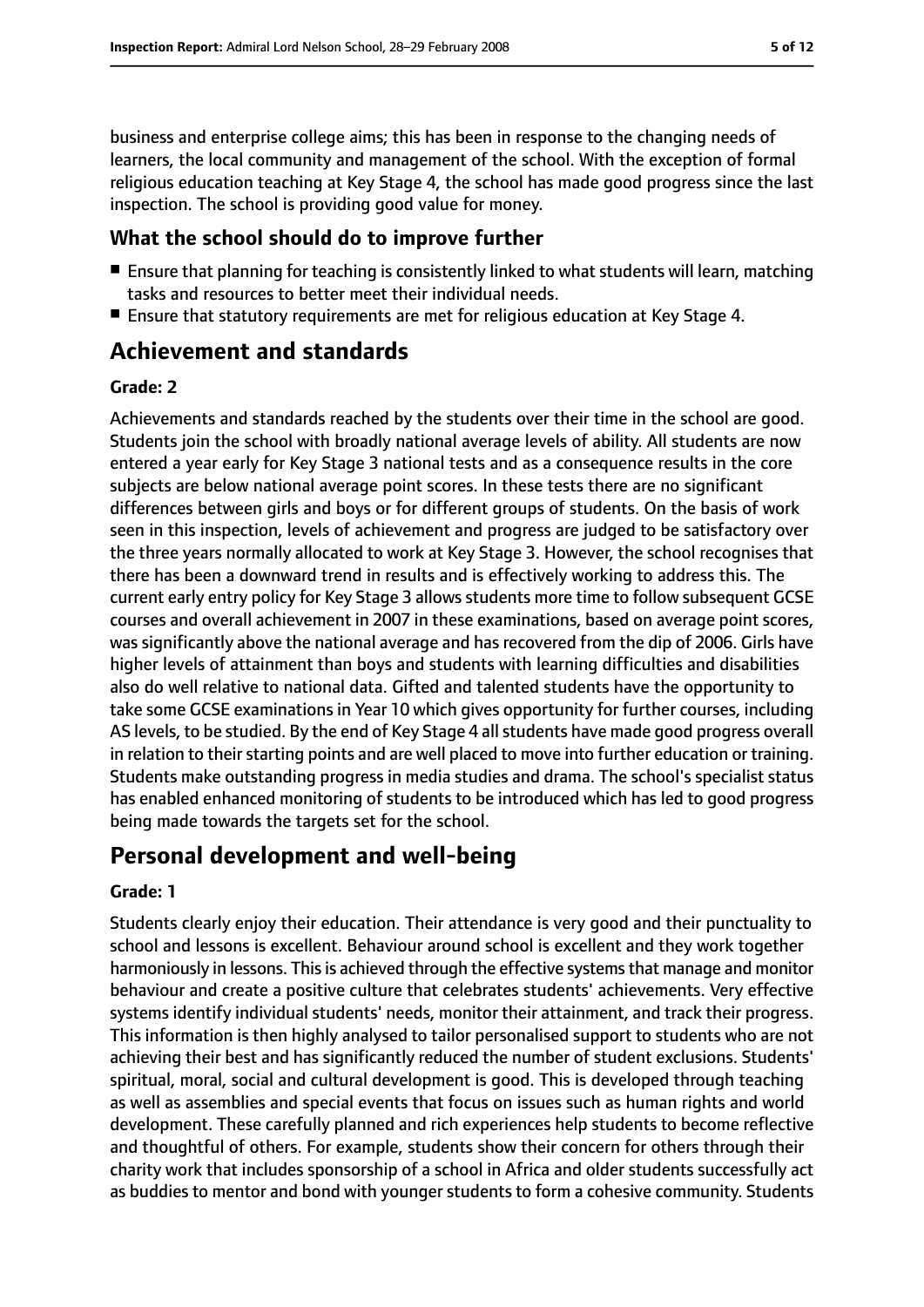feel safe in school. Students reported that bullying was rare, but they spoke confidently about receiving appropriate help and support should it occur. They are encouraged to live healthy lifestyles and take full advantage of the many extra curricular sporting opportunities. Students have a strong influence on the working of the school through the regular meetings of the school council. Their views have helped to steer changes in the school catering, and tackle ethical issues of recycling and Fair Trade. The pioneering curriculum enrichment programme in years 7 to 9 replaces homework, helps to equip younger students with study-skills that are critical to successful 14-19 education and life long learning. However, a few parents would prefer more traditional homework tasks. For older students excellent focus on key skills, independent learning and high aspirations prepare them extremely well for their future life beyond school.

# **Quality of provision**

## **Teaching and learning**

#### **Grade: 2**

Teaching and learning are monitored well and the school also makes an important contribution to teacher training. Although some teachers are inexperienced and a small number are working outside their area of subject expertise, overall teaching and learning are good. Teachers have good subject knowledge, manage students well and promote good relationshipsin the classroom. There is some inconsistency in the matching of resources, tasks and learning objectives to the needs of students in mixed ability groups and planning is not clear enough about what students should be able to do at the end of the lesson. Plans are sometimes a list of activities rather than providing clear learning objectives. In the most effective lessons, learning is well paced with time for reflection and evaluation. Students have opportunities to work independently, in pairs and groups and they themselves contribute to the high quality of the learning.

Provision for students with learning difficulties and disabilities and for those with identified gifts and talents is good. Some classrooms are very crowded and access to information and communication technology (ICT) is limited but teachers make good use of available resources. Learning is continued after school in subject based study support and through the developing web site and virtual learning environment. These are enhancing student independence and aspiration. The school has a clear focus on assessment for learning and questioning is often very effective in checking understanding and taking learning forward. Marking is inconsistent and although students feel that they are given good guidance on how to improve assessment data is not always used effectively in planning activities and setting targets. There are some good opportunities for individuals to assess their own and others work but this is not consistent across the school.

#### **Curriculum and other activities**

#### **Grade: 2**

The curriculum has genuine breadth and is enhanced by the emphasis on enterprise education. Planning and evaluation ensure that provision for encouraging life long learning, citizenship and personal development is an area of real strength. Religious education is not being formally taught to all students in Key Stage 4 and citizenship is reported on but not formally assessed. There are timetable issues, for example in English and humanities that result in shared classes and an uneven pattern of lessons across the week. Years 7 and 8 follow a condensed curriculum and this provides opportunities for choice and longer time for study at Key Stage 4. A good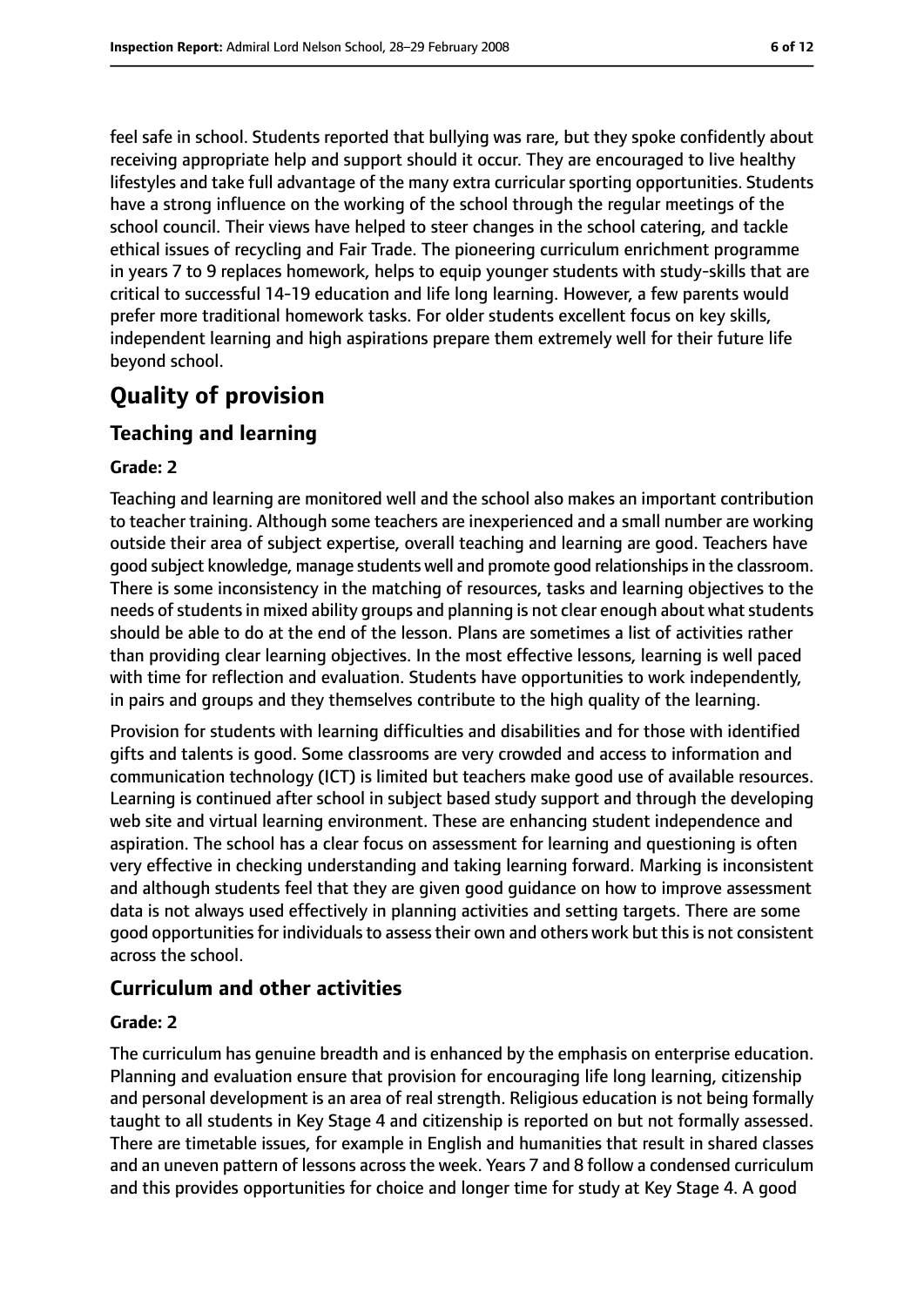range of subjects is available at GCSE including some vocational options and appropriate business and ICT based courses but these are not especially popular with students. Older students can choose from a range of AS courses including film studies and able and gifted and talented students have many enrichment opportunities. Provision is strengthened by the school's specialist status and strong links with business and industry greatly enhance student experience. The curriculum provides really valuable insights into the world of work via enterprise days and work placements. Students are well prepared for embarking on higher-level courses or training. The range and quality of extra-curricular activities, clubs, trips and visits is outstanding as is the level of student participation.

#### **Care, guidance and support**

#### **Grade: 1**

The combined elements of care, guidance and support make an outstanding impact on the success of every individual. They are quite rightly held in high repute by students and parents, and help to create a very inclusive school. Academic mentoring days are now helping students set targets and share aspirations with parents. Excellent guidance and appropriate intervention supports all students on their journey through the school. Students are competitive and are keen to achieve their names on the 'top 100' list. Strong leadership ensures that the school fully considers the many different strategies that are available before personalising intervention and support plans for students. This maximises their effectiveness. Transition arrangements between previous stages of education and 14-19 education are very good, almost all students proceeding to further education or employment. Students are offered very good advice when making important choices about their study routes. Year 11 students spoke highly of the advice they had been given, 'really helpful guidance - before it was bewildering'. The school has rigorous checks and systems to ensure that child protection matters are fully compliant. Health and safety in and around the school is constantly monitored and frequently reviewed. Staff are given appropriate training, including very specialised training for some learning assistants to very effectively support students' with specific and complex learning needs. This ensures that the most vulnerable students make good progress with their learning.

# **Leadership and management**

#### **Grade: 2**

Leadership and management are good. The headteacher's very good leadership has empowered the development of increasingly strong leadership at all levels and provided a shared vision for the school. The senior executive team have developed into an effective unit and are well supported by the wider senior team and other middle managers. The school has very effectively developed and broadened the roles and responsibilities of all staff to support student achievement and personal development. Leaders at all levels commented on how capacity for change has developed, and that they are now able to lead new initiatives both within departments and across the school. The improvement in the use of data is focusing staff on students' progress in the drive to raise standards and meet challenging targets, although this still needs to be more consistent at classroom level. Managers at all levels are held clearly to account through annual reviews and self-evaluation procedures. The school's evaluation of its work is largely accurate, but is often more descriptive than evaluative. The school has appropriately identified four priorities for school development and managers at all levels effectively use these to contribute to the school improvement plan, which does not always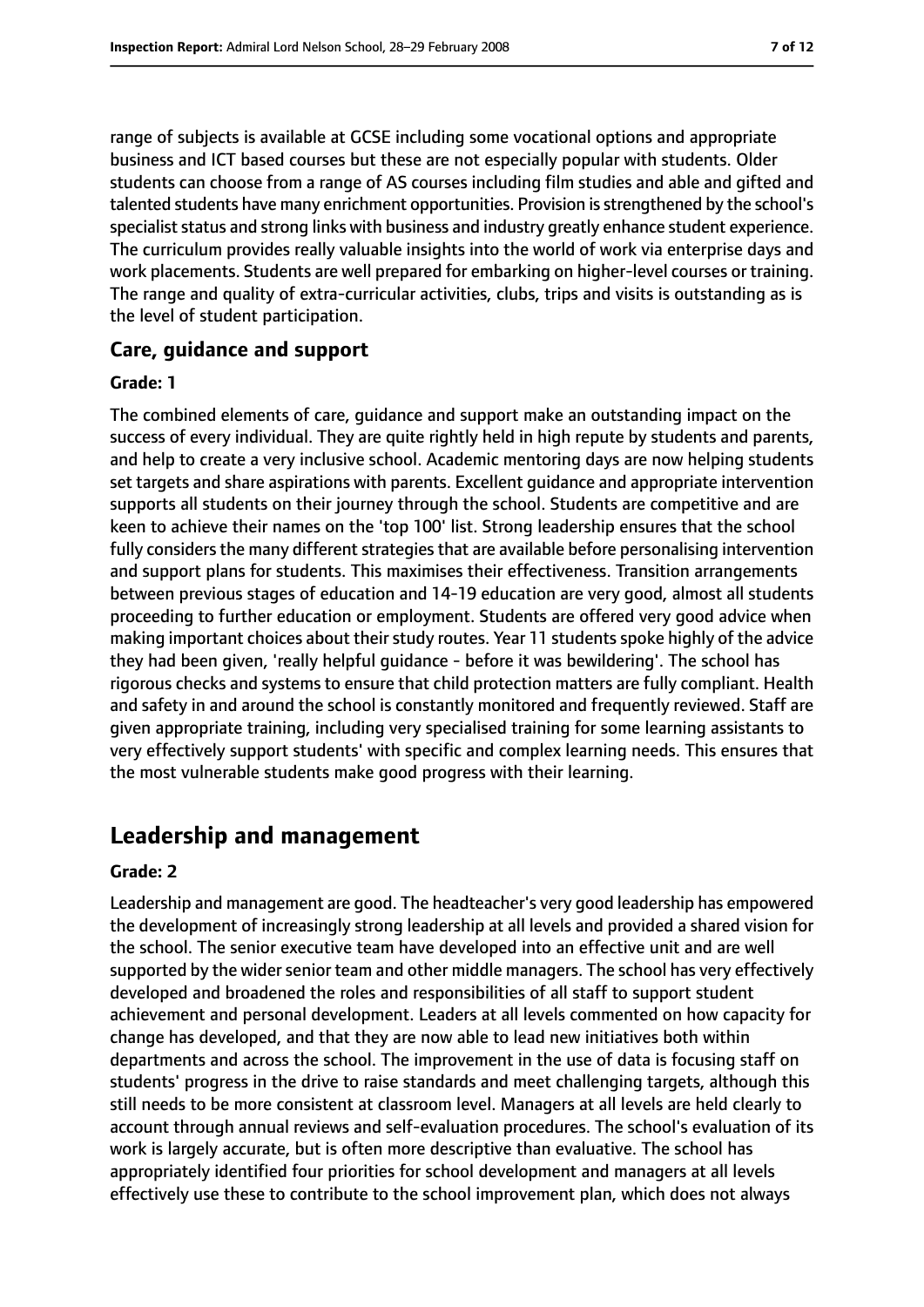provide measurable success criteria and interim milestones. The well-informed governing body has been strengthened and expertise broadened to provide better support and challenge to the school. Finances and resources are well managed. The school makes very good use of the expertise of a wide range of external agencies to enhance students' well-being. Through the specialist status in business and enterprise and good community partnerships a wide range of services are provided for both school members, their families and the local community.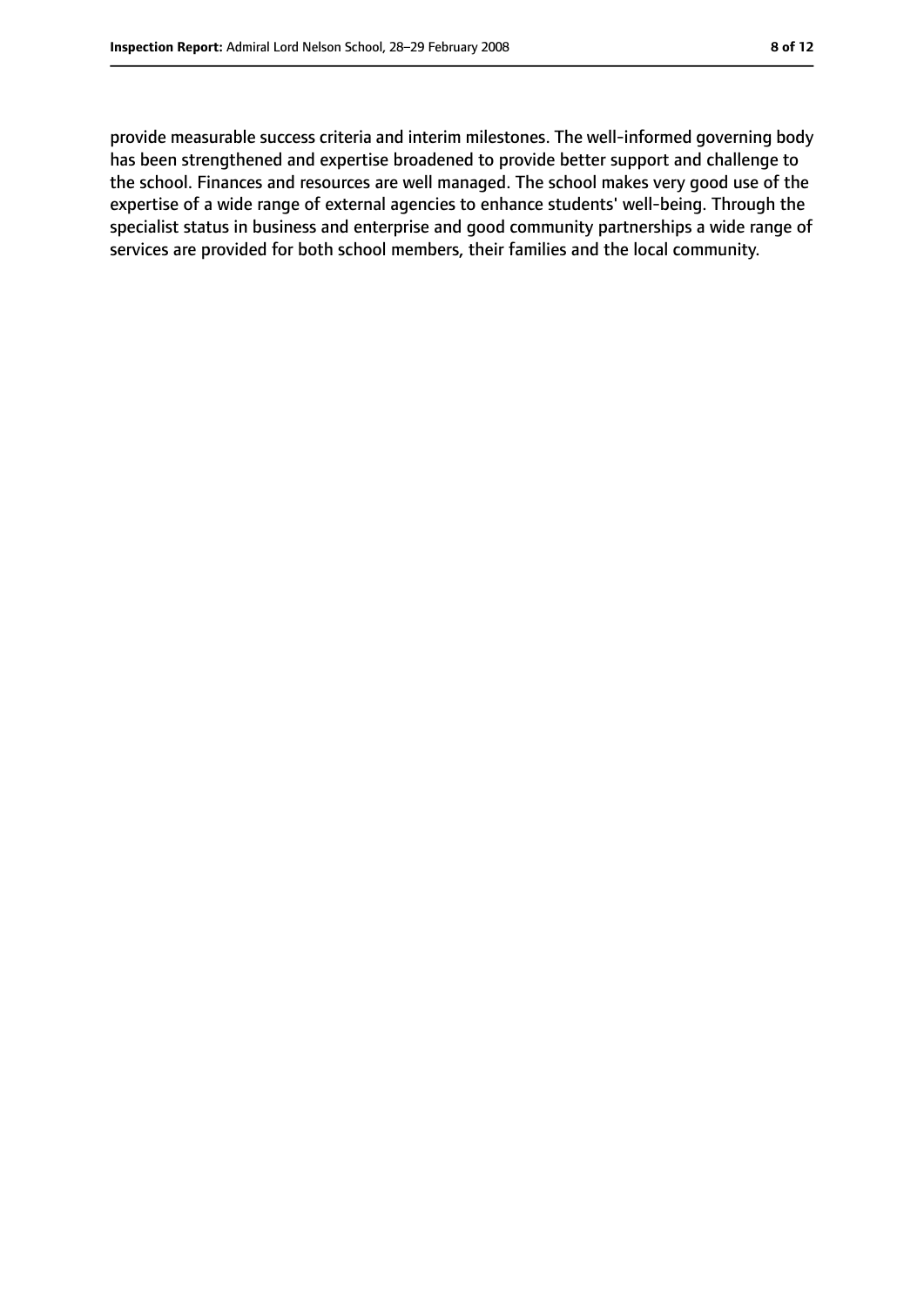**Any complaints about the inspection or the report should be made following the procedures set out in the guidance 'Complaints about school inspection', which is available from Ofsted's website: www.ofsted.gov.uk.**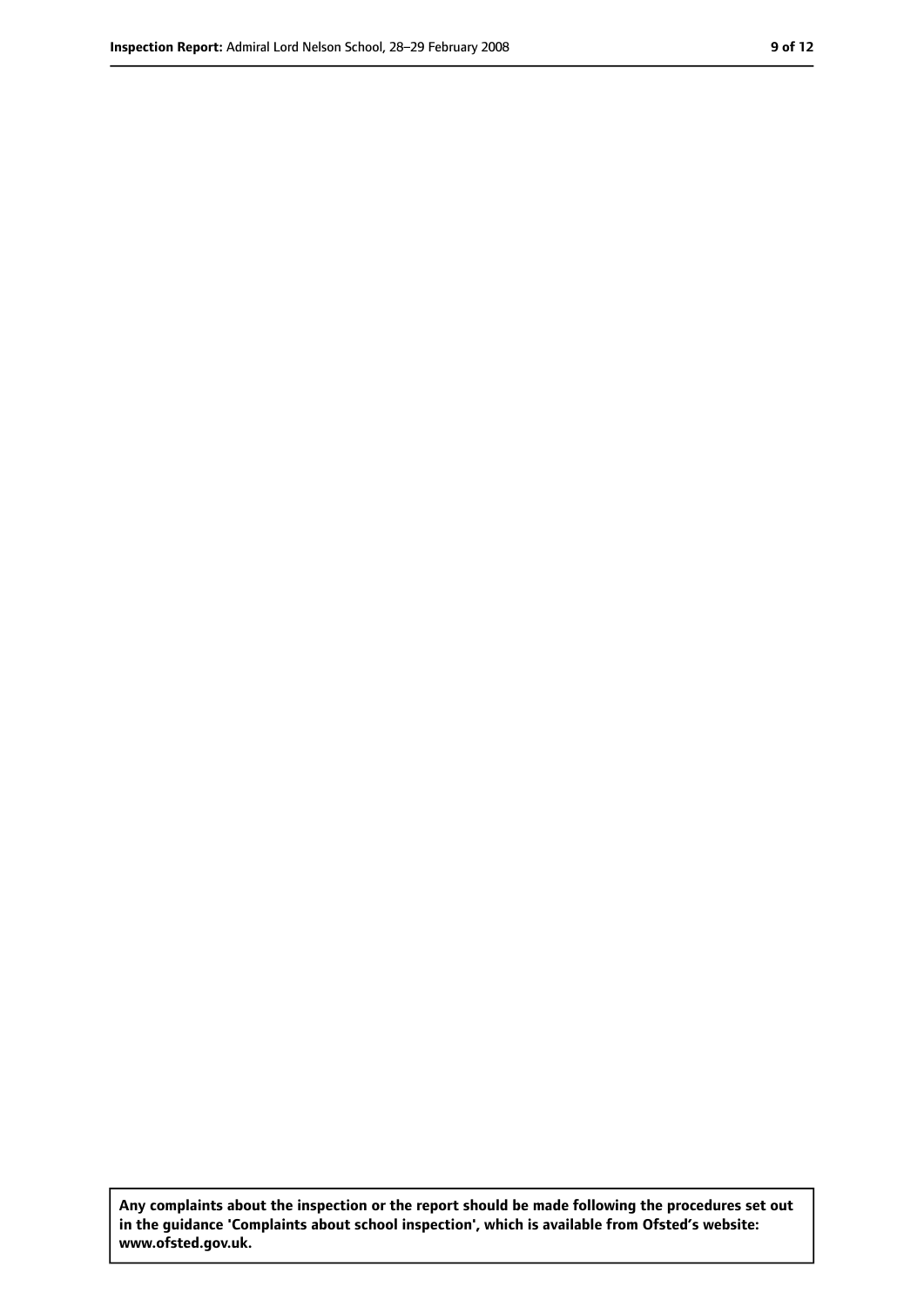# **Inspection judgements**

| $^{\backprime}$ Key to judgements: grade 1 is outstanding, grade 2 good, grade 3 satisfactory, and | <b>School</b>  |
|----------------------------------------------------------------------------------------------------|----------------|
| arade 4 inadeguate                                                                                 | <b>Overall</b> |

## **Overall effectiveness**

| How effective, efficient and inclusive is the provision of education, integrated<br>care and any extended services in meeting the needs of learners? |     |
|------------------------------------------------------------------------------------------------------------------------------------------------------|-----|
| Effective steps have been taken to promote improvement since the last<br>inspection                                                                  | Yes |
| How well does the school work in partnership with others to promote learners'<br>well-being?                                                         |     |
| The capacity to make any necessary improvements                                                                                                      |     |

## **Achievement and standards**

| How well do learners achieve?                                                                               |  |
|-------------------------------------------------------------------------------------------------------------|--|
| The standards <sup>1</sup> reached by learners                                                              |  |
| How well learners make progress, taking account of any significant variations between<br>groups of learners |  |
| How well learners with learning difficulties and disabilities make progress                                 |  |

# **Personal development and well-being**

| How good is the overall personal development and well-being of the<br>learners?                                  |  |
|------------------------------------------------------------------------------------------------------------------|--|
| The extent of learners' spiritual, moral, social and cultural development                                        |  |
| The extent to which learners adopt healthy lifestyles                                                            |  |
| The extent to which learners adopt safe practices                                                                |  |
| How well learners enjoy their education                                                                          |  |
| The attendance of learners                                                                                       |  |
| The behaviour of learners                                                                                        |  |
| The extent to which learners make a positive contribution to the community                                       |  |
| How well learners develop workplace and other skills that will contribute to<br>their future economic well-being |  |

### **The quality of provision**

| $\mid$ How effective are teaching and learning in meeting the full range of the $\mid$<br>learners' needs? |  |
|------------------------------------------------------------------------------------------------------------|--|
| How well do the curriculum and other activities meet the range of needs  <br>and interests of learners?    |  |
| How well are learners cared for, guided and supported?                                                     |  |

#### **Annex A**

 $^1$  Grade 1 - Exceptionally and consistently high; Grade 2 - Generally above average with none significantly below average; Grade 3 - Broadly average to below average; Grade 4 - Exceptionally low.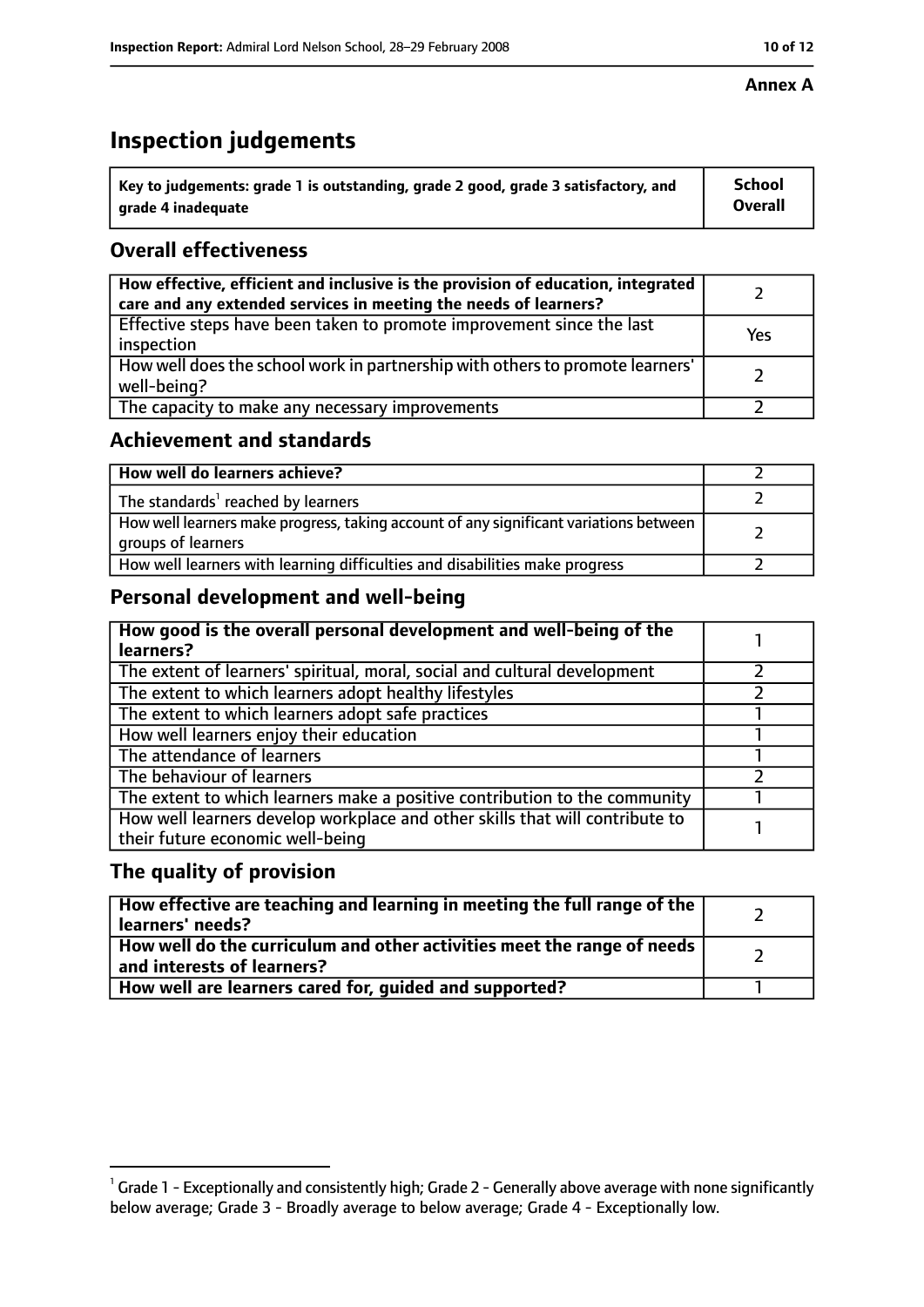# **Leadership and management**

| How effective are leadership and management in raising achievement              |     |
|---------------------------------------------------------------------------------|-----|
| and supporting all learners?                                                    |     |
| How effectively leaders and managers at all levels set clear direction leading  |     |
| to improvement and promote high quality of care and education                   |     |
| How effectively leaders and managers use challenging targets to raise standards |     |
| The effectiveness of the school's self-evaluation                               | 3   |
| How well equality of opportunity is promoted and discrimination tackled so      |     |
| that all learners achieve as well as they can                                   |     |
| How effectively and efficiently resources, including staff, are deployed to     | 7   |
| achieve value for money                                                         |     |
| The extent to which governors and other supervisory boards discharge their      |     |
| responsibilities                                                                |     |
| Do procedures for safequarding learners meet current government                 | Yes |
| requirements?                                                                   |     |
| Does this school require special measures?                                      | No  |
| Does this school require a notice to improve?                                   | No  |